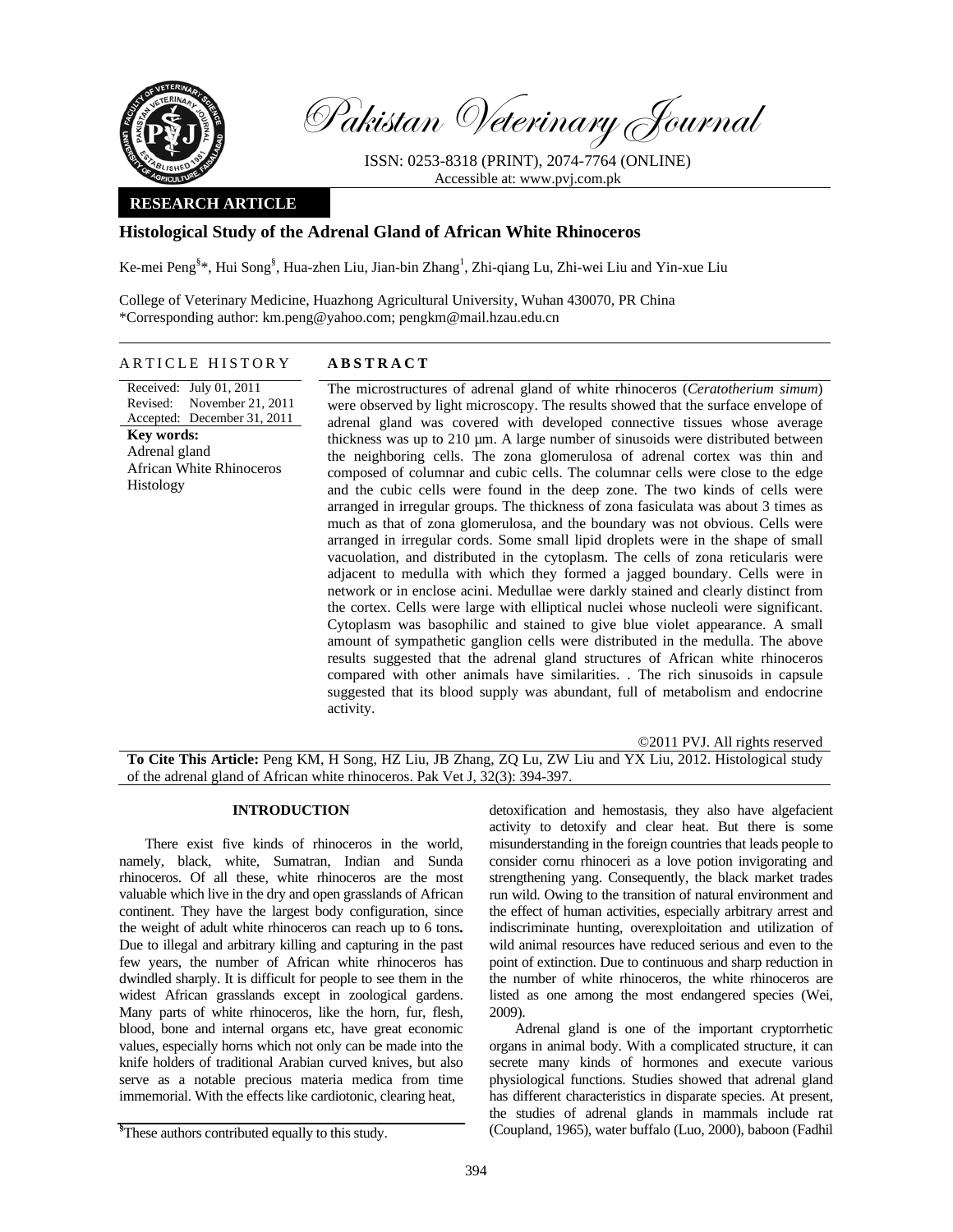and Stephen, 1991) and dolphin (Clark *et al*., 2005) etc. Extensive studies have been accomplished in mammals to rule out the regulation of growth and function of the adrenal gland (Mataoui-Mazari *et al.,* 2011; Chan *et al.,* 2011) and the signaling pathway of melanocortin receptor mediated adrenocortical hormone secretion (Sebag and Hinkle, 2010 Webb and Clark 2010 Agulleiro et al., 2010). But as one of the world's endangered animal specie, the relative research data on the African white rhinoceros is lacking and there is no study report about the histological characterization of adrenal gland of rhinoceros. By observing and studying the histological microstructure characteristics of African white rhinoceros, the author has offered a reliable morphology foundation for further studies on rhinoceros' adrenal gland endocrine, the physiology, biochemistry and pathology of matter metabolic and veterinary clinical medicine.

## **MATERIALS AND METHODS**

The adrenal glands of two adult African white rhinoceros (impending death) were used in the present study. The two African white rhinoceros, one male and another female, were kept in The Rhinoceros Research Center of Sanya in Hainan Province of China, geography coordinate north latitude: 18°14', East longitude: 109°31'. After being deeply anesthetized, the adrenal glands were immediately removed from the abdominal cavity.

The tissues of adrenal gland of the African white rhinoceros were preliminarily fixed by 10% neutral formalin phosphate-buffered solution (0.1 mol/L, pH 7.4), incised into a size of about 5mm×5mm×3mm, and then fixed for 4 days in the same tissue fixation solution. Four um thickness paraffin serial sections were made by Leica Microtome (RM2245, Germany) in accordance with standard procedures, and stained with hematoxylin-eosin (H.E.). The sections were observed, measured and subjected to photomicrography by using Olympus light microscope (BX51+DP72, Japan).

#### **RESULTS**

**Anatomical structure:** African white rhinoceros had a couple of adrenal glands of brunneus color that were located nearby the renal anterior medialis margin. The surface of adrenal was wrapped with connective tissue velamen and connected with kidney. Connective tissue was extended into parenchyma together with blood vessels and nerves. Adrenal parenchyma was divided into superficial cortex and bathypelagic medulla. Cortex occupied most part of the adrenal, about 80%. Its color was comparatively light (Fig. 1). Medulla had a small size and occupied approx. 20% of the kidney, with a comparatively dark color.

#### **Histological structure**

**Capsule:** The surface of the African white rhinoceros adrenal glands were covered with developed connective tissue capsule whose average thickness was up to 210µm. In the capsule, there were abundant blood vessels, smooth muscle fibers and sporadic nervous ramifications. The connective tissue of capsule penetrated deeply into parenchyma and formed comparatively slimy mesh stent, among which scatter abundant collagen fibers, reticular fibers and blood vessels or venous sinuses were observed (Fig. 1 & 2).

**Cortex:** It covered about 80% volume of the adrenal gland and had a light color. According to the different arrays of cells, it could be divided into three zones, namely, zona glomerulosa, zona fasciculata and zona reticularis in ectoentad order.

**Zona glomerulosa:** This zone was situated under velamen. It was very thin and composed of columnar and cuboidal cells. Columnar cells were distributed mainly near the borderline while cuboid cells mainly in bathypelagic. The two kinds of cells had an irregular align style. Connective tissue that contained plenty blood capillaries was distributed among cell groups. The nuclei of the two kinds of cells were round, darkly stained and had a small amount of cytoplasm (Fig. 1 & 2).

**Zona fasciculate:** This zone was located in the capsule's intercellular layer and was 3 times as thick as zona glomerulosa, and there was no apparent boundary between them. The cells were lined into irregular streak style. Large sinus venosus was between the neighboring cell streaks, and the sinus walls were lining with monolayer applanate endotheliocytes. Cytoplasm contained a lot of tiny lipid droplets in the zona fasciculata cells as well as many small vacuoles formed from dissolved lipid droplets during H & E staining (Fig.  $1 & 3$ ).

**Zona reticularis:** It was situated in the deepest layer of the capsule. In this region, cells and medulla were closely adjacent to each other and form flexuose boundaries. There were two array styles of zona reticularis cells: some cells anastomose with each other and intertwined into reticular formation while the other cells surrounded into irregular vesicular shapes. There was a lot of blood sinusoids distributed between neighboring acini. Cytoplasm of the zona reticularis cells also had a lot of small droplets that formed many little vacuoles (Fig. 1,  $4 \& 5$ ).

**Medulla:** The medulla constituted 20% of the whole adrenal gland and had a clear boundary with cortex. Medullary cells were comparatively larger and most of them had a polygonal shape and an elliptical nucleus with distinct nucleolus. Cytoplasm was basophilic and stained lyons blue, thus the boundary between nucleus and cytoplasm was not clear (Fig. 5 & 6). A small amount of sympathetic ganglion cells usually scattered in the medulla in groups of threes and/or fives was also observed. These cells were round or elliptical with distinct nuclei.

### **DISCUSSION**

**Comparison of the adrenal glands between African white rhinoceros and other animals:** The average thickness of the developed capsule on the surface of African white rhinoceros' adrenal glands could reach 210 µm. It was much larger than those of horses, pigs and sheep; and equivalently 15 times as larger as that of the buffalo (Luo, 2000). Adrenocortical zona glomerulosa of African white rhinoceros was composed of columnar and cuboidal cells. Columnar cells were distributed mainly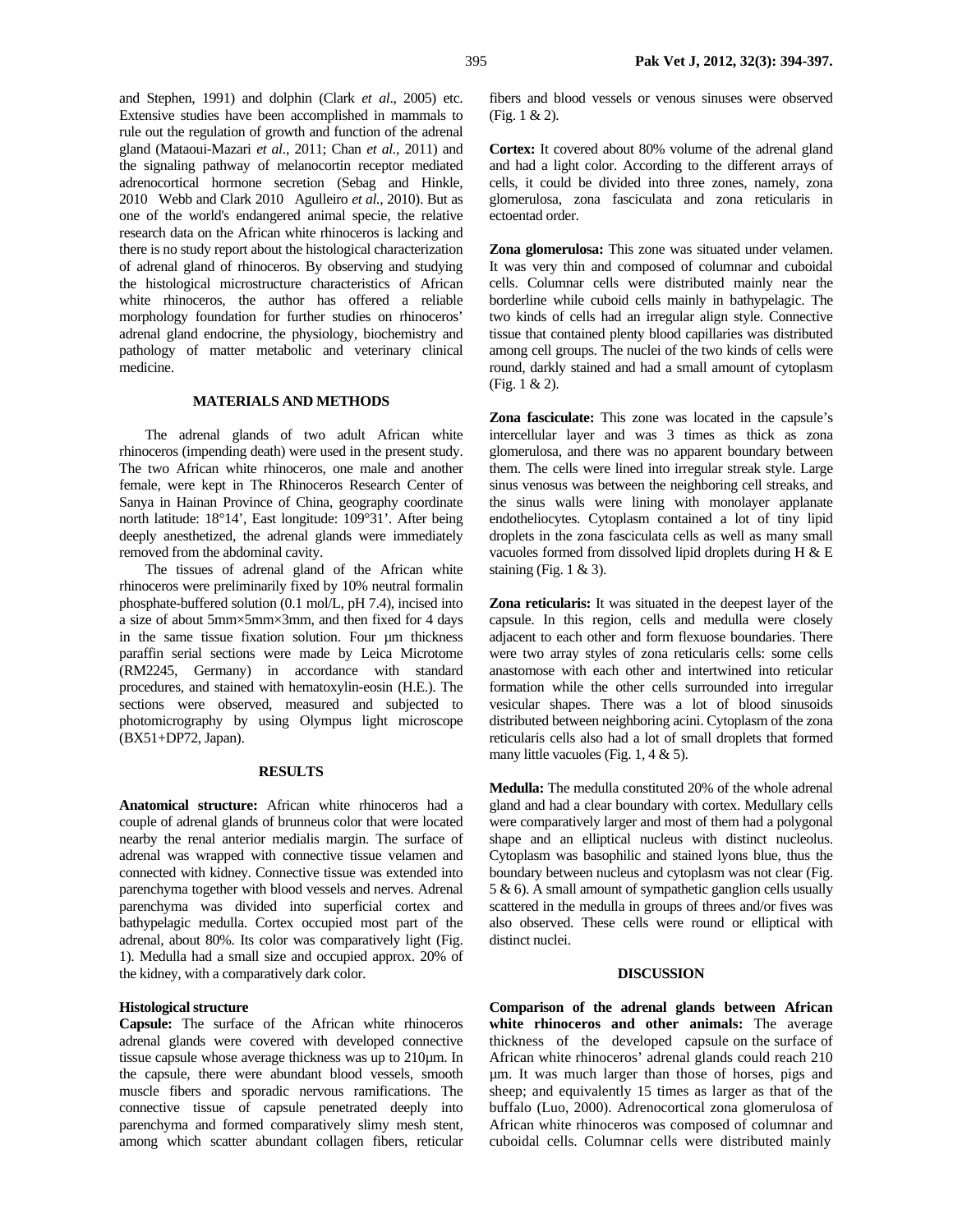

Fig. 1: White rhinoceros adrenal gland (HE staining, 40x), showing the capsule (A), zona glomerulosa (B), zona fasciculate (C), zona reticularis (D).



**Fig. 2:** White rhinoceros zona glomerulosa of adrenal gland (HE staining, 100x), showing the align style of zona glomerulosa cells and smooth muscle in capsule.



**Fig. 3:** White rhinoceros zona fasciculata of adrenal gland (HE staining, 200x), showing cell align style and blood sinusoid (V).

near the margins while cuboidal cells lied in the deep lamella. Unlike in horses and carnivore where they arrange into regular arcuate (Peng, 2009), these two kind of cells align irregularly similar to the style in pigs. The thickness of zona fasciculata was 3 times greater than that of zona glomerulosa, and the boundary between them was not clear. Cells were arranged into irregular cord shapes and a lot of lipid droplets into tiny vacuole were distributed throughout the cytoplasm similar to domestic animals (Peng, 2009).



**Fig. 4:** White rhinoceros zona reticularis of adrenal gland (HE staining, 400x), showing cell shape, align style and blood sinusoid (V).



**Fig. 5:** White rhinoceros adrenal gland (HE staining, 100x), showing the cell align style in the boundary of cortex's zona reticularis (R) and medulla (M).



Fig. 6: White rhinoceros adrenal medulla (HE staining, 400x), showing cell shape, align style and blood sinusoid (V).

The cells of zona reticularis were closely adjacent to medulla and together they formed great flexuose boundaries with ups and downs. This situation has a far cry from the majority of animals, but is similar to pigs. Deeply stained medulla had a very clear boundary with cortex. Cells were comparatively larger with oval shaped nuclei and distinct nucleoli. Cytoplasm was basophilic and stained into lyons blue color. Consequently, the boundary between cytoplasm and nucleus is not clear. The above results significantly differed from domestic animals